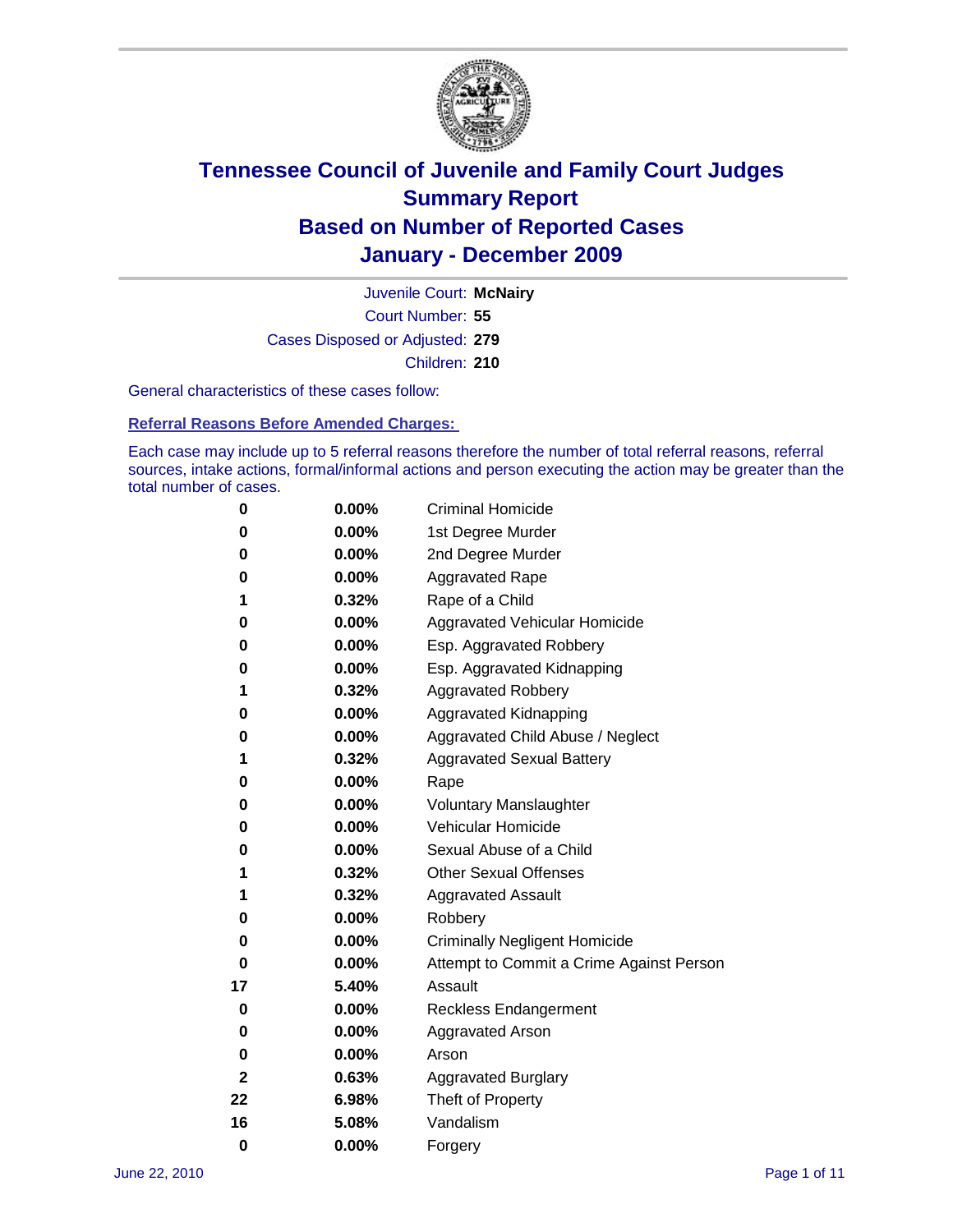

Court Number: **55** Juvenile Court: **McNairy** Cases Disposed or Adjusted: **279** Children: **210**

#### **Referral Reasons Before Amended Charges:**

Each case may include up to 5 referral reasons therefore the number of total referral reasons, referral sources, intake actions, formal/informal actions and person executing the action may be greater than the total number of cases.

| $\pmb{0}$ | 0.00%    | <b>Worthless Checks</b>                                     |
|-----------|----------|-------------------------------------------------------------|
| 0         | 0.00%    | Illegal Possession / Fraudulent Use of Credit / Debit Cards |
| 4         | 1.27%    | <b>Burglary</b>                                             |
| 0         | $0.00\%$ | Unauthorized Use of a Vehicle                               |
| 0         | $0.00\%$ | <b>Cruelty to Animals</b>                                   |
| 0         | 0.00%    | Sale of Controlled Substances                               |
| 1         | 0.32%    | <b>Other Drug Offenses</b>                                  |
| 0         | 0.00%    | Possession of Controlled Substances                         |
| 0         | $0.00\%$ | <b>Criminal Attempt</b>                                     |
| 2         | 0.63%    | Carrying Weapons on School Property                         |
| 1         | 0.32%    | Unlawful Carrying / Possession of a Weapon                  |
| 0         | $0.00\%$ | <b>Evading Arrest</b>                                       |
| 0         | $0.00\%$ | Escape                                                      |
| 1         | 0.32%    | Driving Under Influence (DUI)                               |
| 1         | 0.32%    | Possession / Consumption of Alcohol                         |
| 3         | 0.95%    | Resisting Stop, Frisk, Halt, Arrest or Search               |
| 0         | $0.00\%$ | <b>Aggravated Criminal Trespass</b>                         |
| 2         | 0.63%    | Harassment                                                  |
| 0         | 0.00%    | Failure to Appear                                           |
| 1         | 0.32%    | Filing a False Police Report                                |
| 0         | 0.00%    | Criminal Impersonation                                      |
| 5         | 1.59%    | <b>Disorderly Conduct</b>                                   |
| 2         | 0.63%    | <b>Criminal Trespass</b>                                    |
| 1         | 0.32%    | <b>Public Intoxication</b>                                  |
| 0         | $0.00\%$ | Gambling                                                    |
| 131       | 41.59%   | Traffic                                                     |
| 0         | $0.00\%$ | <b>Local Ordinances</b>                                     |
| 2         | 0.63%    | Violation of Wildlife Regulations                           |
| 0         | $0.00\%$ | Contempt of Court                                           |
| 8         | 2.54%    | Violation of Probation                                      |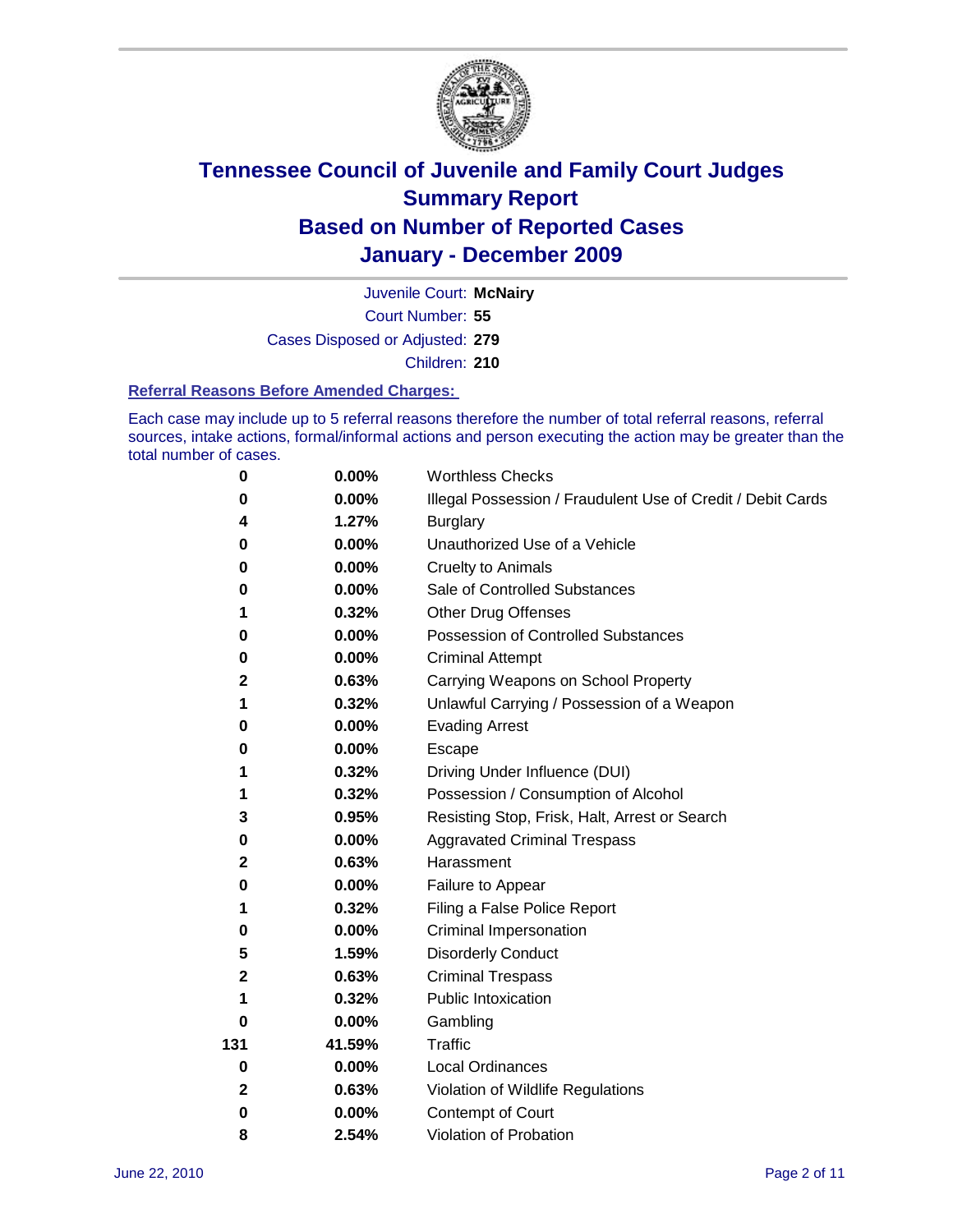

Court Number: **55** Juvenile Court: **McNairy** Cases Disposed or Adjusted: **279** Children: **210**

#### **Referral Reasons Before Amended Charges:**

Each case may include up to 5 referral reasons therefore the number of total referral reasons, referral sources, intake actions, formal/informal actions and person executing the action may be greater than the total number of cases.

| 0        | 0.00%    | Violation of Aftercare                 |
|----------|----------|----------------------------------------|
| 5        | 1.59%    | <b>Unruly Behavior</b>                 |
| 23       | 7.30%    | Truancy                                |
| 14       | 4.44%    | In-State Runaway                       |
| $\bf{0}$ | 0.00%    | Out-of-State Runaway                   |
| 15       | 4.76%    | Possession of Tobacco Products         |
|          | 0.32%    | Violation of a Valid Court Order       |
|          | 0.32%    | Violation of Curfew                    |
| 0        | $0.00\%$ | Sexually Abused Child                  |
| 0        | 0.00%    | <b>Physically Abused Child</b>         |
| 0        | $0.00\%$ | Dependency / Neglect                   |
| 0        | 0.00%    | Termination of Parental Rights         |
| 0        | $0.00\%$ | <b>Violation of Pretrial Diversion</b> |
| 0        | 0.00%    | Violation of Informal Adjustment       |
| 0        | $0.00\%$ | <b>Judicial Review</b>                 |
| 0        | $0.00\%$ | <b>Administrative Review</b>           |
| 0        | $0.00\%$ | <b>Foster Care Review</b>              |
| 3        | 0.95%    | Custody                                |
| 0        | $0.00\%$ | Visitation                             |
| 0        | $0.00\%$ | Paternity / Legitimation               |
| 0        | 0.00%    | <b>Child Support</b>                   |
| 0        | $0.00\%$ | <b>Request for Medical Treatment</b>   |
| 0        | 0.00%    | <b>Consent to Marry</b>                |
| 26       | 8.25%    | Other                                  |
| 315      | 100.00%  | <b>Total Referrals</b>                 |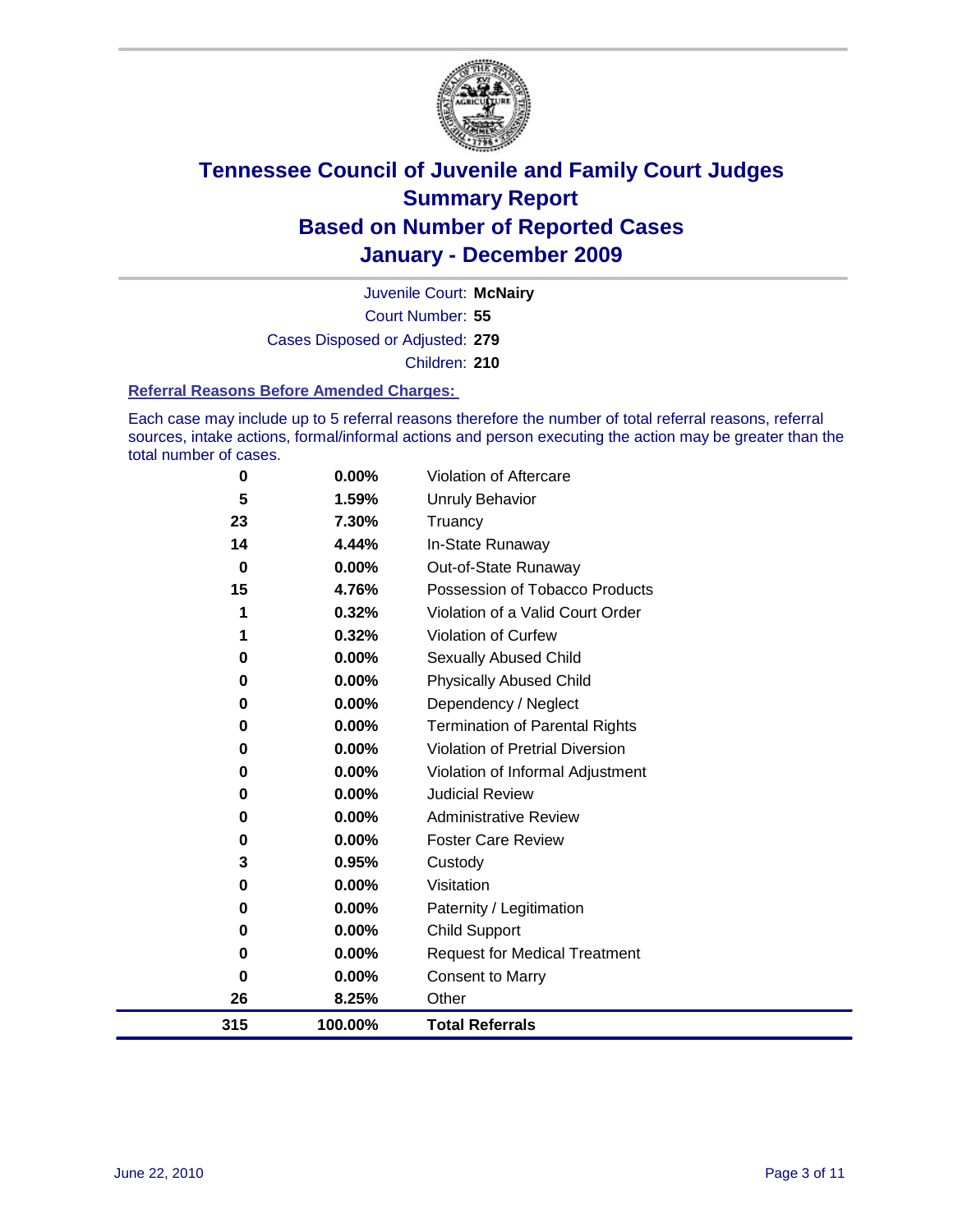

| 315                        | 100.00%                         | <b>Total Referral Sources</b>     |  |  |  |
|----------------------------|---------------------------------|-----------------------------------|--|--|--|
| 4                          | 1.27%                           | Other                             |  |  |  |
| 0                          | 0.00%                           | Unknown                           |  |  |  |
| 0                          | 0.00%                           | Hospital                          |  |  |  |
| 1                          | 0.32%                           | Child & Parent                    |  |  |  |
| 7                          | 2.22%                           | Victim                            |  |  |  |
| $\mathbf{2}$               | 0.63%                           | <b>Other Court</b>                |  |  |  |
| 0                          | 0.00%                           | Social Agency                     |  |  |  |
| 9                          | 2.86%                           | <b>Court Staff</b>                |  |  |  |
| 0                          | 0.00%                           | <b>District Attorney's Office</b> |  |  |  |
| 0                          | $0.00\%$                        | <b>Other State Department</b>     |  |  |  |
| 0                          | $0.00\%$                        | <b>DCS</b>                        |  |  |  |
| 0                          | $0.00\%$                        | <b>CSA</b>                        |  |  |  |
| 37                         | 11.75%                          | School                            |  |  |  |
| $\bf{0}$                   | $0.00\%$                        | Self                              |  |  |  |
| 3                          | 0.95%                           | <b>Relatives</b>                  |  |  |  |
| 8                          | 2.54%                           | Parents                           |  |  |  |
| 244                        | 77.46%                          | Law Enforcement                   |  |  |  |
| <b>Referral Sources: 1</b> |                                 |                                   |  |  |  |
|                            |                                 | Children: 210                     |  |  |  |
|                            | Cases Disposed or Adjusted: 279 |                                   |  |  |  |
|                            | Court Number: 55                |                                   |  |  |  |
|                            |                                 | Juvenile Court: McNairy           |  |  |  |
|                            |                                 |                                   |  |  |  |

### **Age of Child at Referral: 2**

|    | 100.00% | <b>Total Child Count</b> |
|----|---------|--------------------------|
| 0  | 0.00%   | <b>Unknown</b>           |
| 0  | 0.00%   | Ages 19 and Over         |
| 88 | 41.90%  | Ages 17 through 18       |
| 98 | 46.67%  | Ages 15 through 16       |
| 13 | 6.19%   | Ages 13 through 14       |
| 3  | 1.43%   | Ages 11 through 12       |
| 8  | 3.81%   | Ages 10 and Under        |
|    | 210     |                          |

<sup>1</sup> If different than number of Referral Reasons (315), verify accuracy of your court's data.

<sup>2</sup> One child could be counted in multiple categories, verify accuracy of your court's data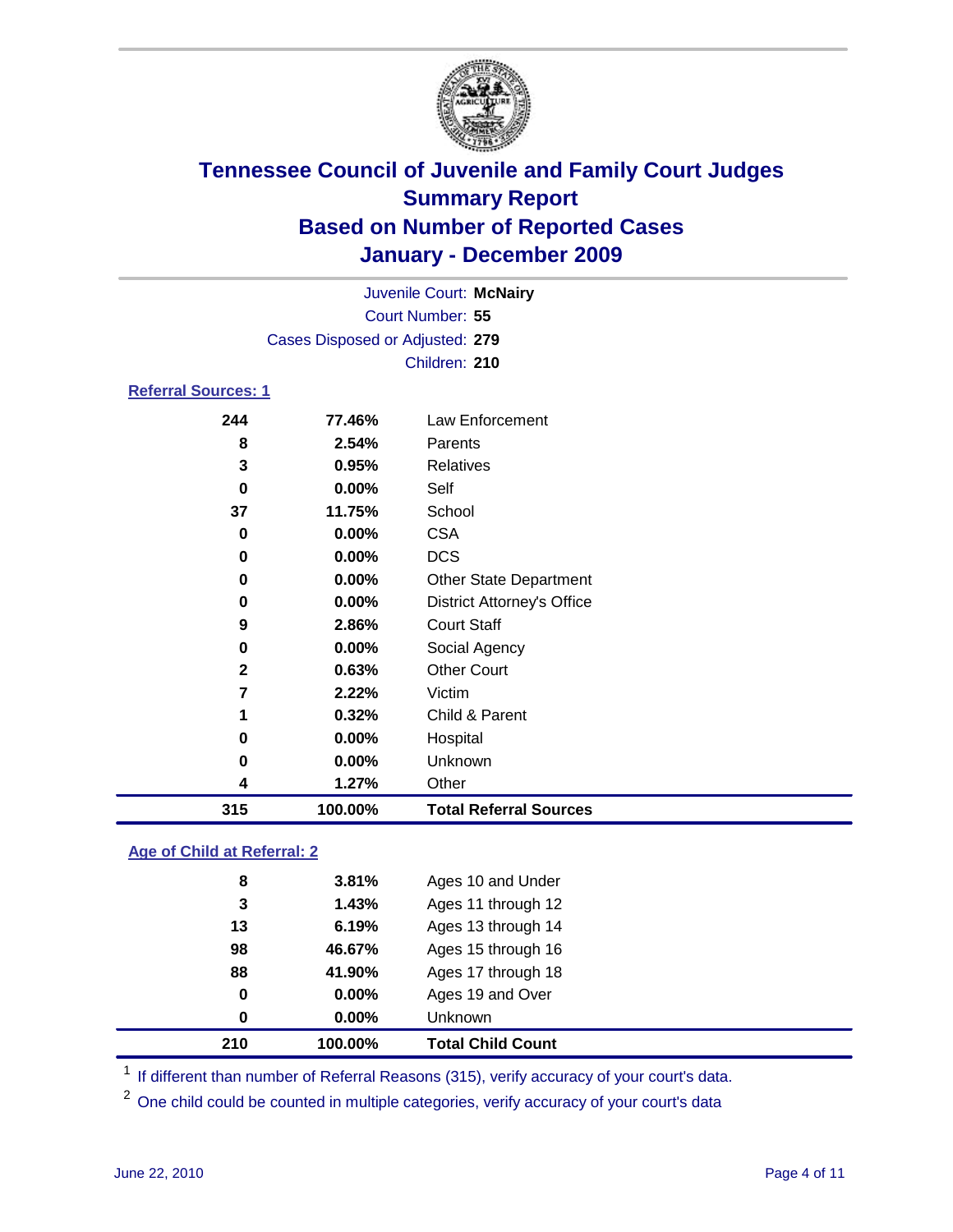

| Juvenile Court: McNairy                 |                                 |                          |  |  |
|-----------------------------------------|---------------------------------|--------------------------|--|--|
| Court Number: 55                        |                                 |                          |  |  |
|                                         | Cases Disposed or Adjusted: 279 |                          |  |  |
|                                         |                                 | Children: 210            |  |  |
| Sex of Child: 1                         |                                 |                          |  |  |
| 139                                     | 66.19%                          | Male                     |  |  |
| 71                                      | 33.81%                          | Female                   |  |  |
| $\bf{0}$                                | 0.00%                           | Unknown                  |  |  |
| 210                                     | 100.00%                         | <b>Total Child Count</b> |  |  |
| Race of Child: 1                        |                                 |                          |  |  |
| 185                                     | 88.10%                          | White                    |  |  |
| 21                                      | 10.00%                          | African American         |  |  |
| 0                                       | 0.00%                           | Native American          |  |  |
| $\mathbf 0$                             | 0.00%                           | Asian                    |  |  |
| 3                                       | 1.43%                           | Mixed                    |  |  |
| 1                                       | 0.48%                           | Unknown                  |  |  |
| 210                                     | 100.00%                         | <b>Total Child Count</b> |  |  |
| <b>Hispanic Origin: 1</b>               |                                 |                          |  |  |
| 4                                       | 1.90%                           | Yes                      |  |  |
| 195                                     | 92.86%                          | <b>No</b>                |  |  |
| 11                                      | 5.24%                           | Unknown                  |  |  |
| 210                                     | 100.00%                         | <b>Total Child Count</b> |  |  |
| <b>School Enrollment of Children: 1</b> |                                 |                          |  |  |
| 165                                     | 78.57%                          | Yes                      |  |  |
| 10                                      | 4.76%                           | No                       |  |  |
| 35                                      | 16.67%                          | Unknown                  |  |  |
| 210                                     | 100.00%                         | <b>Total Child Count</b> |  |  |

One child could be counted in multiple categories, verify accuracy of your court's data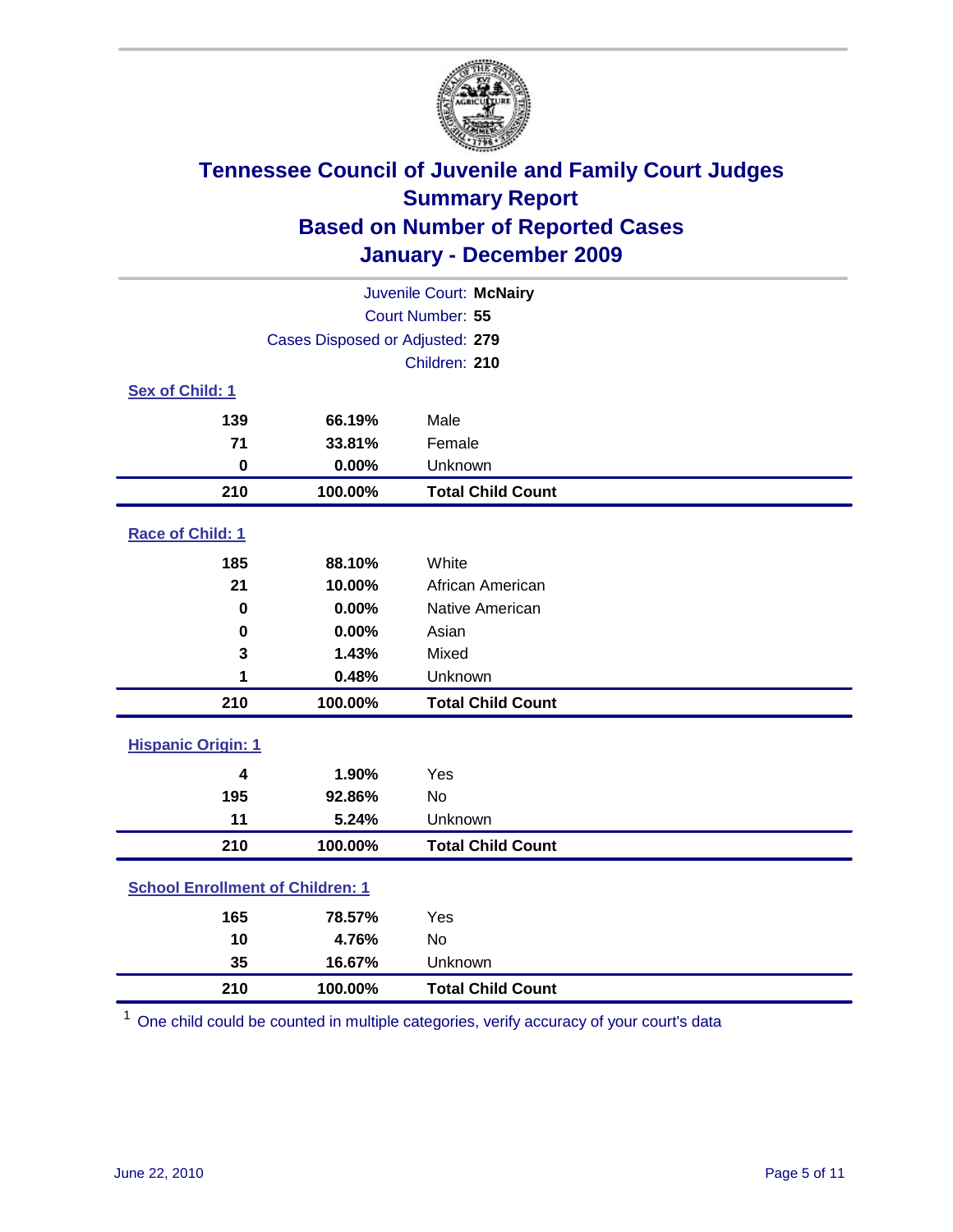

Court Number: **55** Juvenile Court: **McNairy** Cases Disposed or Adjusted: **279** Children: **210**

#### **Living Arrangement of Child at Time of Referral: 1**

| 210 | 100.00%  | <b>Total Child Count</b>     |
|-----|----------|------------------------------|
| 1   | 0.48%    | Other                        |
| 34  | 16.19%   | Unknown                      |
| 0   | $0.00\%$ | Independent                  |
| 0   | $0.00\%$ | In an Institution            |
| 1   | 0.48%    | In a Residential Center      |
| 5   | 2.38%    | In a Group Home              |
| 1   | 0.48%    | With Foster Family           |
| 1   | 0.48%    | With Adoptive Parents        |
| 11  | 5.24%    | <b>With Relatives</b>        |
| 21  | 10.00%   | <b>With Father</b>           |
| 78  | 37.14%   | With Mother                  |
| 16  | 7.62%    | With Mother and Stepfather   |
| 4   | 1.90%    | With Father and Stepmother   |
| 37  | 17.62%   | With Both Biological Parents |
|     |          |                              |

### **Type of Detention: 2**

| 279          | 100.00%  | <b>Total Detention Count</b> |  |
|--------------|----------|------------------------------|--|
| 0            | $0.00\%$ | Other                        |  |
| 0            | $0.00\%$ | Does Not Apply               |  |
| 0            | $0.00\%$ | <b>Unknown</b>               |  |
| 0            | $0.00\%$ | Psychiatric Hospital         |  |
| 0            | 0.00%    | Jail - No Separation         |  |
| 0            | $0.00\%$ | Jail - Partial Separation    |  |
| 1            | 0.36%    | Jail - Complete Separation   |  |
| $\mathbf{2}$ | 0.72%    | Juvenile Detention Facility  |  |
| 276          | 98.92%   | Non-Secure Placement         |  |
|              |          |                              |  |

<sup>1</sup> One child could be counted in multiple categories, verify accuracy of your court's data

<sup>2</sup> If different than number of Cases (279) verify accuracy of your court's data.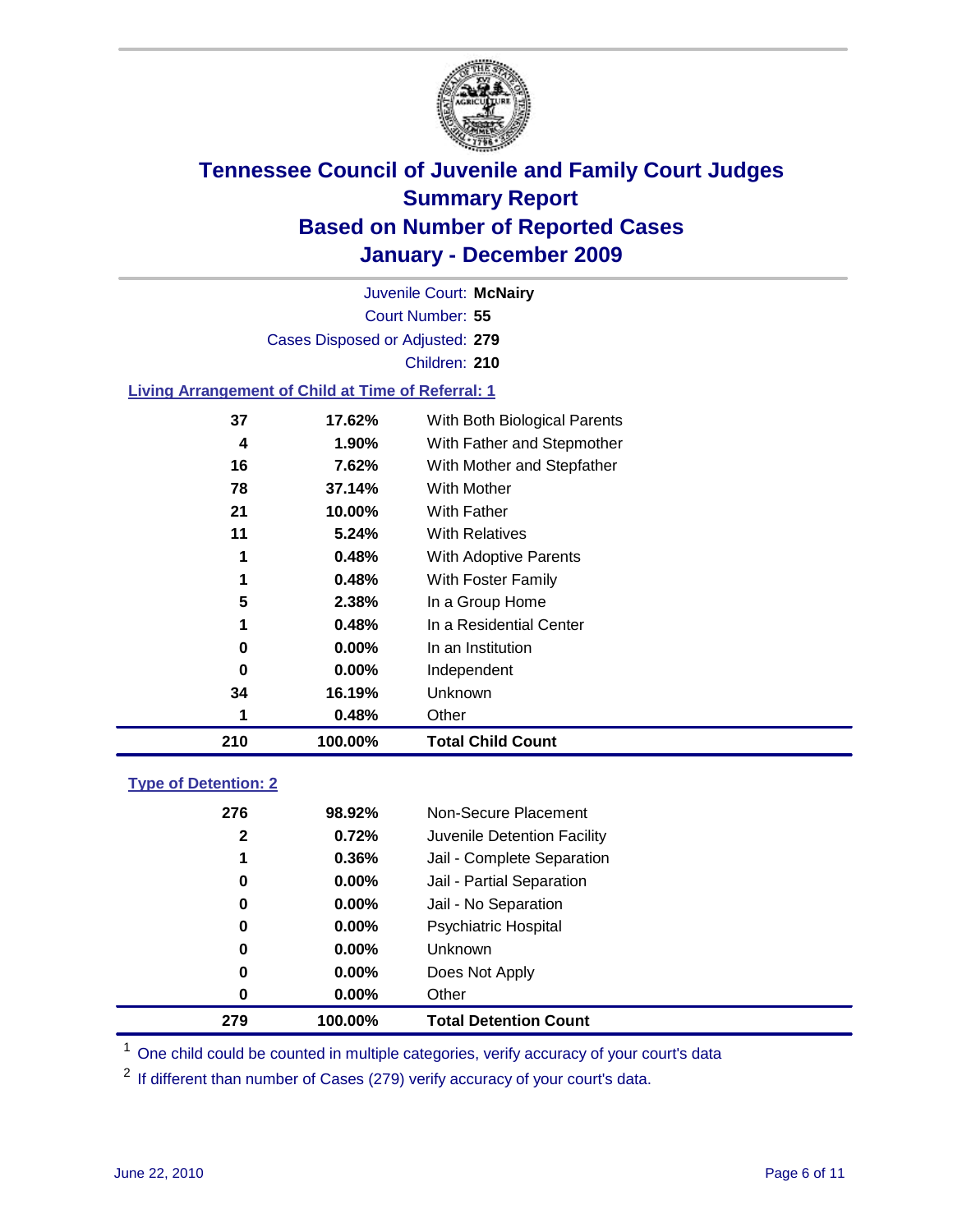

|                                                    | Juvenile Court: McNairy         |                                      |  |  |  |
|----------------------------------------------------|---------------------------------|--------------------------------------|--|--|--|
|                                                    | Court Number: 55                |                                      |  |  |  |
|                                                    | Cases Disposed or Adjusted: 279 |                                      |  |  |  |
|                                                    |                                 | Children: 210                        |  |  |  |
| <b>Placement After Secure Detention Hearing: 1</b> |                                 |                                      |  |  |  |
| 275                                                | 98.57%                          | Returned to Prior Living Arrangement |  |  |  |
| 1                                                  | 0.36%                           | Juvenile Detention Facility          |  |  |  |
| 0                                                  | 0.00%                           | Jail                                 |  |  |  |
| 1                                                  | 0.36%                           | Shelter / Group Home                 |  |  |  |
| 0                                                  | 0.00%                           | Foster Family Home                   |  |  |  |
| 0                                                  | 0.00%                           | Psychiatric Hospital                 |  |  |  |
| $\mathbf{2}$                                       | 0.72%                           | Unknown                              |  |  |  |
| 0                                                  | 0.00%                           | Does Not Apply                       |  |  |  |
| 0                                                  | $0.00\%$                        | Other                                |  |  |  |
| 279                                                | 100.00%                         | <b>Total Placement Count</b>         |  |  |  |
| <b>Intake Actions: 2</b>                           |                                 |                                      |  |  |  |
|                                                    |                                 |                                      |  |  |  |
| 178                                                | 56.51%                          | <b>Petition Filed</b>                |  |  |  |
| $\bf{0}$                                           | 0.00%                           | <b>Motion Filed</b>                  |  |  |  |
| 135                                                | 42.86%                          | <b>Citation Processed</b>            |  |  |  |
| 0                                                  | 0.00%                           | Notification of Paternity Processed  |  |  |  |
| 0                                                  | 0.00%                           | Scheduling of Judicial Review        |  |  |  |
| 0                                                  | 0.00%                           | Scheduling of Administrative Review  |  |  |  |
| 0                                                  | 0.00%                           | Scheduling of Foster Care Review     |  |  |  |
| 0                                                  | 0.00%                           | Unknown                              |  |  |  |
| 0                                                  | 0.00%                           | Does Not Apply                       |  |  |  |
| 2                                                  | 0.63%                           | Other                                |  |  |  |
| 315                                                | 100.00%                         | <b>Total Intake Count</b>            |  |  |  |

<sup>1</sup> If different than number of Cases (279) verify accuracy of your court's data.

<sup>2</sup> If different than number of Referral Reasons (315), verify accuracy of your court's data.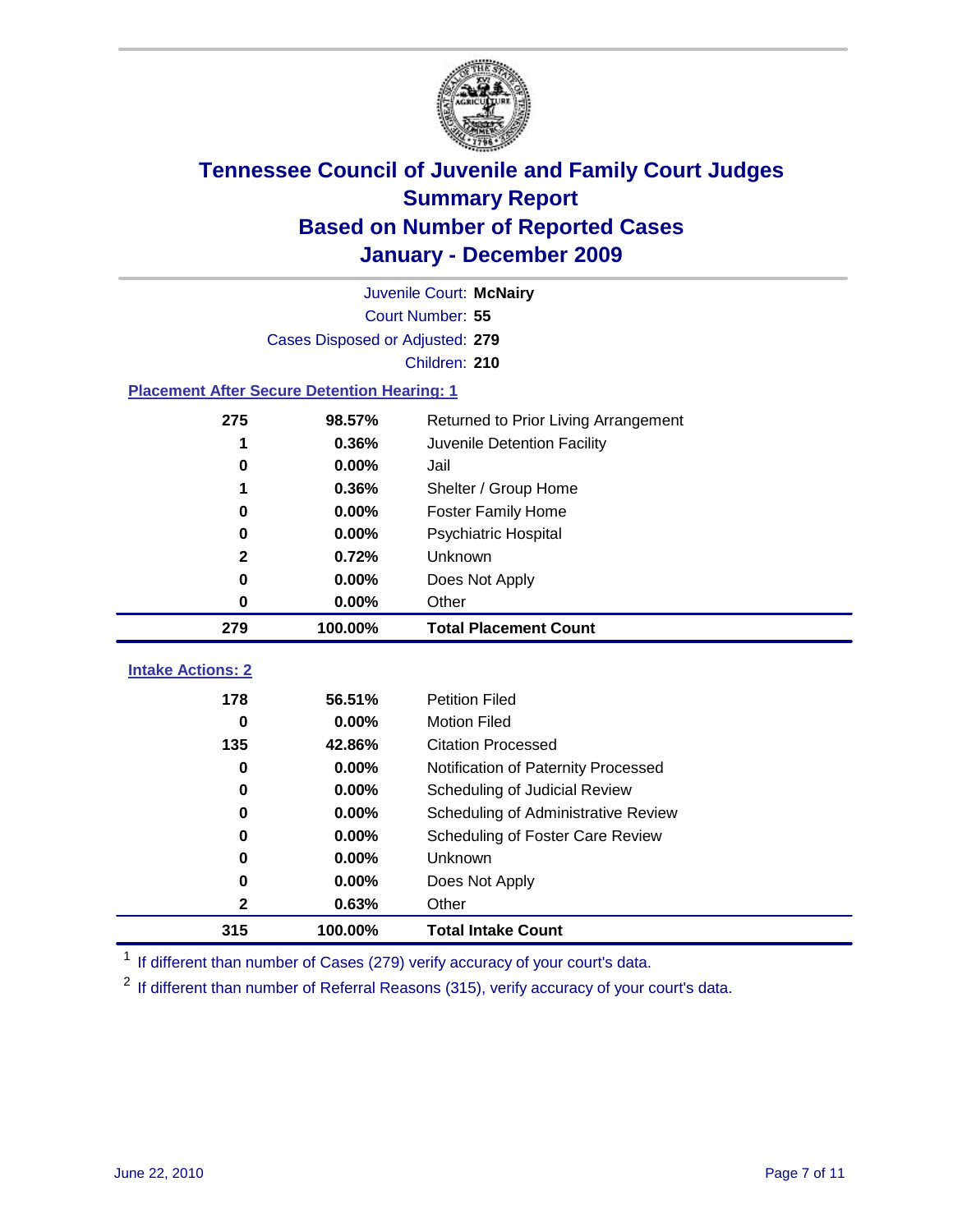

Court Number: **55** Juvenile Court: **McNairy** Cases Disposed or Adjusted: **279** Children: **210**

### **Last Grade Completed by Child: 1**

| 0            | 0.00%    | Too Young for School     |
|--------------|----------|--------------------------|
| 0            | 0.00%    | Preschool                |
| 1            | 0.48%    | Kindergarten             |
| 0            | 0.00%    | 1st Grade                |
| 1            | 0.48%    | 2nd Grade                |
| 1            | 0.48%    | 3rd Grade                |
| $\mathbf{2}$ | 0.95%    | 4th Grade                |
| 2            | 0.95%    | 5th Grade                |
| 4            | 1.90%    | 6th Grade                |
| 4            | 1.90%    | 7th Grade                |
| 12           | 5.71%    | 8th Grade                |
| 33           | 15.71%   | 9th Grade                |
| 46           | 21.90%   | 10th Grade               |
| 34           | 16.19%   | 11th Grade               |
| 1            | 0.48%    | 12th Grade               |
| 0            | $0.00\%$ | Non-Graded Special Ed    |
| 0            | 0.00%    | <b>GED</b>               |
| 1            | 0.48%    | Graduated                |
| O            | 0.00%    | Never Attended School    |
| 66           | 31.43%   | Unknown                  |
| $\mathbf 2$  | 0.95%    | Other                    |
| 210          | 100.00%  | <b>Total Child Count</b> |
| .            |          |                          |

### **Enrolled in Special Education: 1**

| 210 | 100.00%  | <b>Total Child Count</b> |  |
|-----|----------|--------------------------|--|
| 84  | 40.00%   | Unknown                  |  |
| 106 | 50.48%   | No                       |  |
| 20  | $9.52\%$ | Yes                      |  |
|     |          |                          |  |

One child could be counted in multiple categories, verify accuracy of your court's data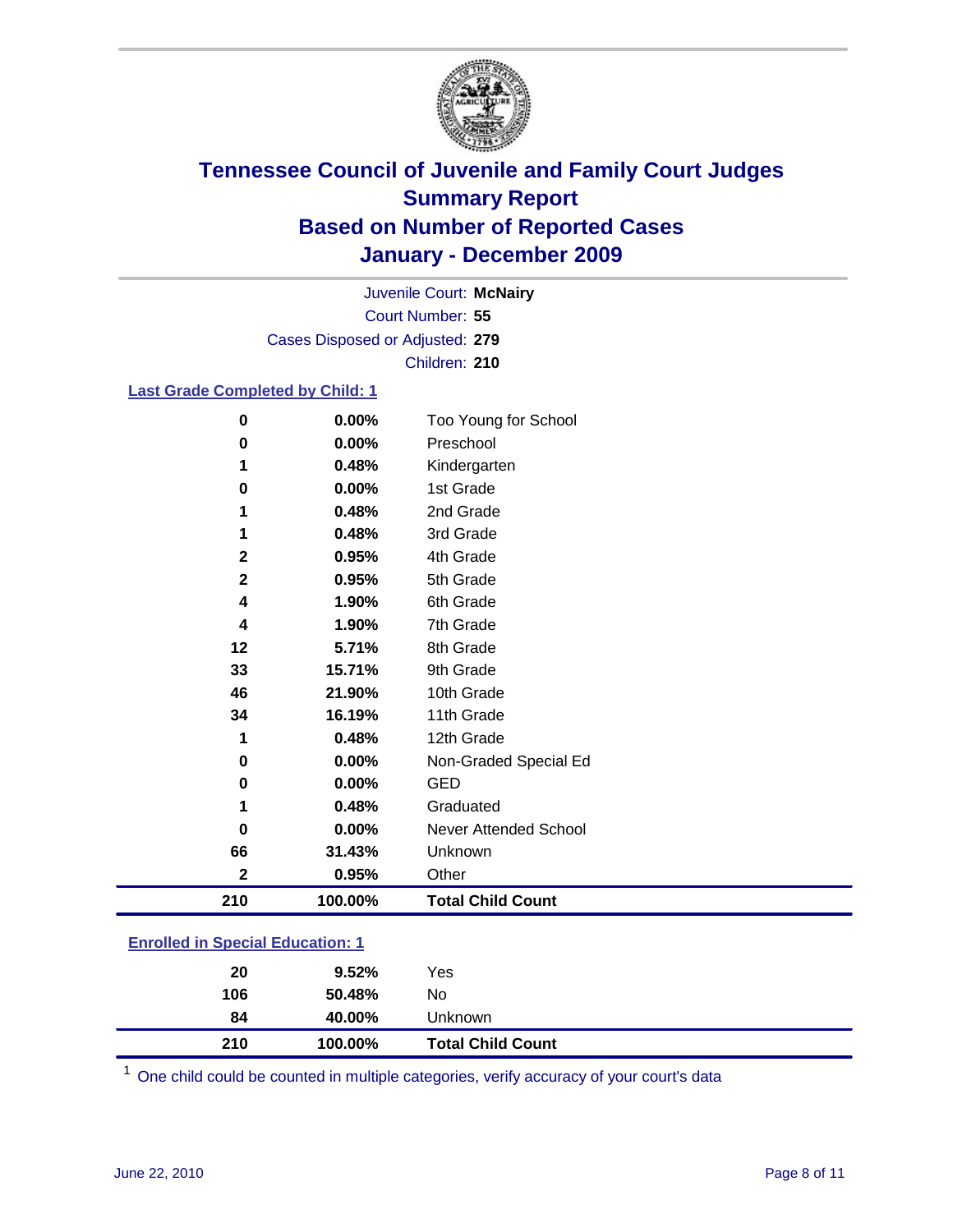

|                              | Juvenile Court: McNairy         |                           |  |  |
|------------------------------|---------------------------------|---------------------------|--|--|
|                              | Court Number: 55                |                           |  |  |
|                              | Cases Disposed or Adjusted: 279 |                           |  |  |
|                              |                                 | Children: 210             |  |  |
| <b>Action Executed By: 1</b> |                                 |                           |  |  |
| 314                          | 99.68%                          | Judge                     |  |  |
| 0                            | 0.00%                           | Referee                   |  |  |
| 1                            | 0.32%                           | <b>YSO</b>                |  |  |
| 0                            | $0.00\%$                        | Other                     |  |  |
| 0                            | 0.00%                           | Unknown                   |  |  |
| 315                          | 100.00%                         | <b>Total Action Count</b> |  |  |

### **Formal / Informal Actions: 1**

| 144          | 45.71%   | Dismissed                                        |
|--------------|----------|--------------------------------------------------|
| 0            | $0.00\%$ | Retired / Nolle Prosequi                         |
| 102          | 32.38%   | <b>Complaint Substantiated Delinquent</b>        |
| 55           | 17.46%   | <b>Complaint Substantiated Status Offender</b>   |
|              | 0.32%    | <b>Complaint Substantiated Dependent/Neglect</b> |
| 0            | 0.00%    | <b>Complaint Substantiated Abused</b>            |
| 0            | $0.00\%$ | <b>Complaint Substantiated Mentally III</b>      |
| $\mathbf{2}$ | 0.63%    | Informal Adjustment                              |
| 1            | 0.32%    | <b>Pretrial Diversion</b>                        |
| 0            | $0.00\%$ | <b>Transfer to Adult Court Hearing</b>           |
| 0            | 0.00%    | Charges Cleared by Transfer to Adult Court       |
| 3            | 0.95%    | Special Proceeding                               |
| 0            | $0.00\%$ | <b>Review Concluded</b>                          |
|              | 2.22%    | Case Held Open                                   |
| 0            | $0.00\%$ | Other                                            |
| 0            | $0.00\%$ | <b>Unknown</b>                                   |
| 315          | 100.00%  | <b>Total Action Count</b>                        |

<sup>1</sup> If different than number of Referral Reasons (315), verify accuracy of your court's data.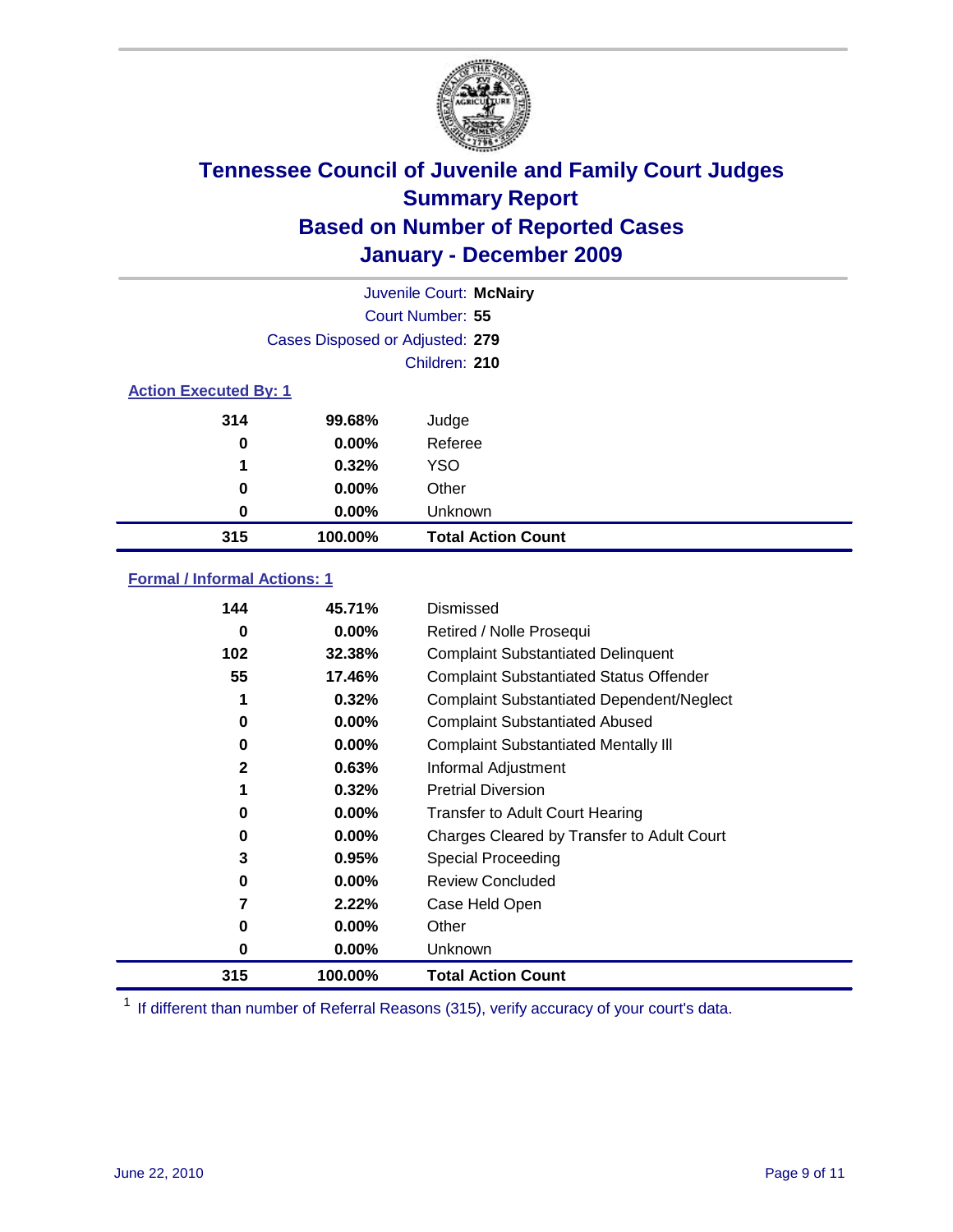

|                       |                                 | Juvenile Court: McNairy                               |
|-----------------------|---------------------------------|-------------------------------------------------------|
|                       |                                 | Court Number: 55                                      |
|                       | Cases Disposed or Adjusted: 279 |                                                       |
|                       |                                 | Children: 210                                         |
| <b>Case Outcomes:</b> |                                 | There can be multiple outcomes for one child or case. |
| 102                   | 19.32%                          | <b>Case Dismissed</b>                                 |
| 0                     | 0.00%                           | Case Retired or Nolle Prosequi                        |
| 3                     | 0.57%                           | Warned / Counseled                                    |
| 4                     | 0.76%                           | Held Open For Review                                  |
| 1                     | 0.19%                           | Supervision / Probation to Juvenile Court             |
| $\mathbf 2$           | 0.38%                           | <b>Probation to Parents</b>                           |
| 0                     | 0.00%                           | Referral to Another Entity for Supervision / Service  |
| 13                    | 2.46%                           | Referred for Mental Health Counseling                 |
| 9                     | 1.70%                           | Referred for Alcohol and Drug Counseling              |
| 0                     | 0.00%                           | <b>Referred to Alternative School</b>                 |
| 0                     | 0.00%                           | Referred to Private Child Agency                      |
| 70                    | 13.26%                          | Referred to Defensive Driving School                  |
| 0                     | 0.00%                           | Referred to Alcohol Safety School                     |
| 10                    | 1.89%                           | Referred to Juvenile Court Education-Based Program    |
| 14                    | 2.65%                           | Driver's License Held Informally                      |
| 0                     | 0.00%                           | <b>Voluntary Placement with DMHMR</b>                 |
| 0                     | 0.00%                           | <b>Private Mental Health Placement</b>                |
| 0                     | 0.00%                           | <b>Private MR Placement</b>                           |
| 0                     | 0.00%                           | Placement with City/County Agency/Facility            |
| 0                     | 0.00%                           | Placement with Relative / Other Individual            |
| 23                    | 4.36%                           | Fine                                                  |
| 55                    | 10.42%                          | <b>Public Service</b>                                 |
| 27                    | 5.11%                           | Restitution                                           |
| 0                     | 0.00%                           | <b>Runaway Returned</b>                               |
| 15                    | 2.84%                           | No Contact Order                                      |
| 0                     | 0.00%                           | Injunction Other than No Contact Order                |
| 10                    | 1.89%                           | <b>House Arrest</b>                                   |
| 34                    | 6.44%                           | <b>Court Defined Curfew</b>                           |
| 1                     | 0.19%                           | Dismissed from Informal Adjustment                    |
| 0                     | 0.00%                           | <b>Dismissed from Pretrial Diversion</b>              |
| 0                     | 0.00%                           | Released from Probation                               |
| 0                     | $0.00\%$                        | <b>Transferred to Adult Court</b>                     |
| 0                     | 0.00%                           | <b>DMHMR Involuntary Commitment</b>                   |